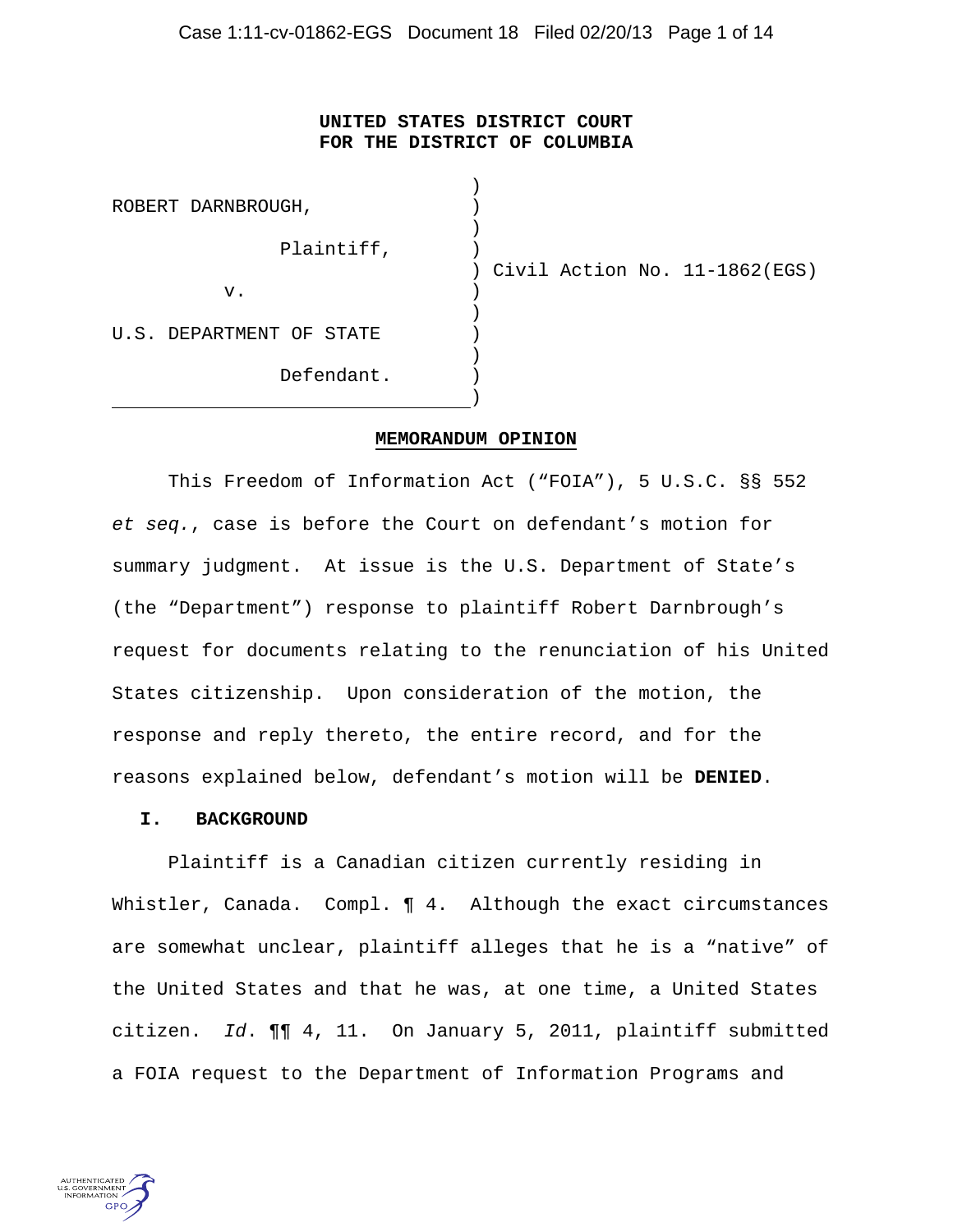## Case 1:11-cv-01862-EGS Document 18 Filed 02/20/13 Page 2 of 14

Services of the U.S. Department of State ("IPS") for "all Department of State records from 2003 to present, regarding the renunciation of [his] U.S. citizenship." Def.'s Statement of Material Facts Not in Dispute ("Def.'s SOF") at ¶ 1. The Department acknowledged receipt of the request and assigned it a Case Control Number 201100806 by letter dated February 16, 2011. *Id*. ¶ 2.

On or about November 22, 2011, the Office of Visa Services ("VO") informed plaintiff that his search had been completed and that it resulted in the retrieval of one record responsive to plaintiff's FOIA request. *Id*. ¶ 3. The letter informed plaintiff that the record, which has been referred to by the parties as "Document No. VI," would be withheld in full because it was protected from release by statute under 5 U.S.C. § 552(b)(3). *Id*. The statute under which the document was being withheld was Section 222(f) of the Immigration and Nationality Act, 8 U.S.C. § 1202(f), which requires the withholding of information contained in the records of the Department of State pertaining to the issuance or refusal of visas or permits to enter the United States. Id.<sup>[1](#page-1-0)</sup> A further search of Department records resulted in the retrieval of nine additional documents

 $\overline{a}$ 

<span id="page-1-0"></span> $^1$  The parties refer to this statute as "Section 1202(f)," "Section 222(f)" and "INA §222(f)." For consistency, the Court will refer to the statute as "Section 1202(f)."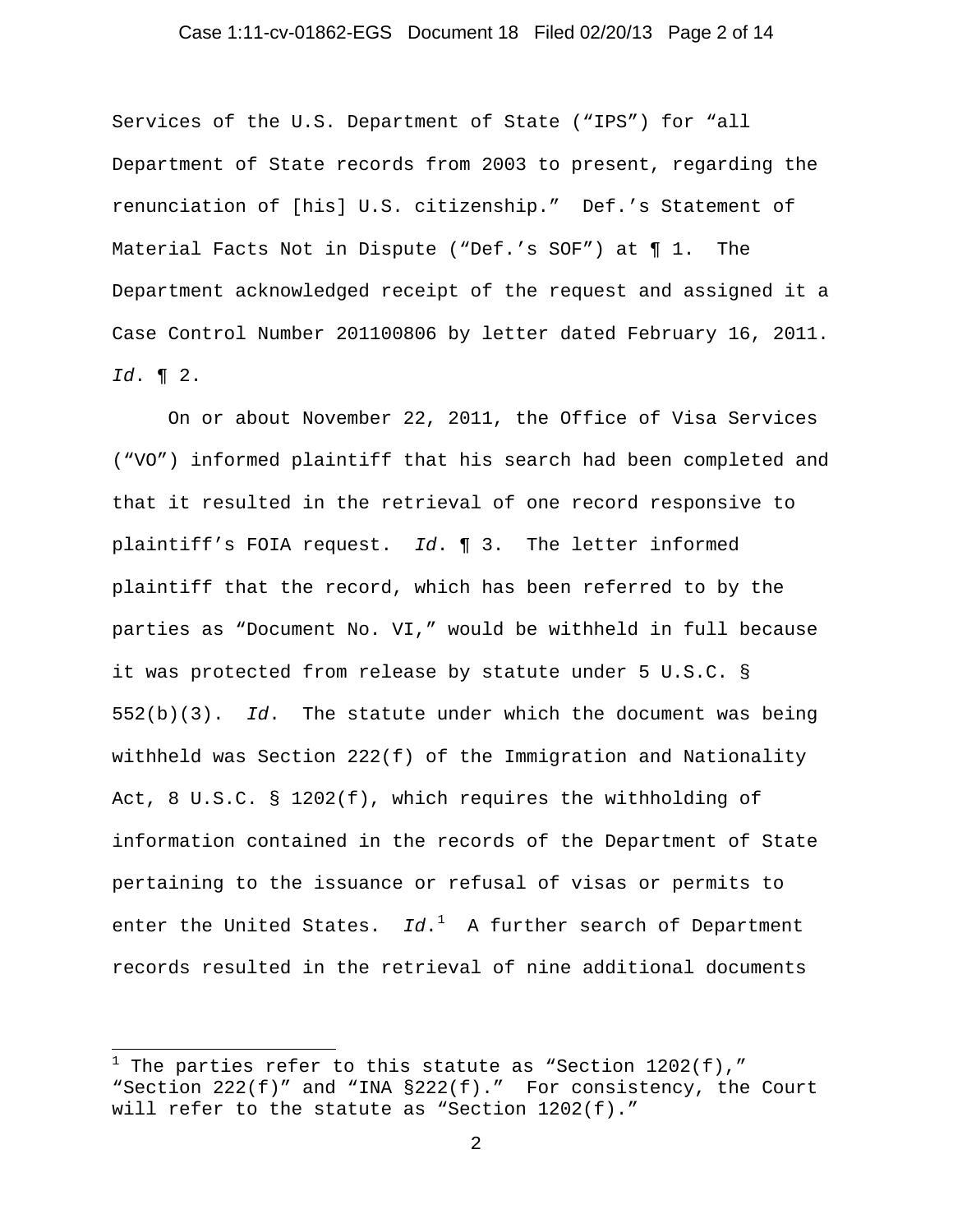## Case 1:11-cv-01862-EGS Document 18 Filed 02/20/13 Page 3 of 14

responsive to plaintiff's request, which were released to plaintiff in full and without redactions. *Id*. ¶ 4.

Document No. VI, the only withheld document, allegedly relates to plaintiff's application for a NEXUS card to enter the United States. The Department represents that NEXUS is a program administered by the U.S. Customs and Border Protection. The program allows pre-screened travelers expedited processing by United States and Canadian officials at dedicated processing lanes at designated northern border points of entry, at NEXUS kiosks at Canadian Preclearance airports, and at marine reporting locations. Approved applicants are issued a photoidentification, proximity Radio Frequency Identification card. Participants use three modes of passage where they will either present their NEXUS card or have their iris scanned and make a declaration. *See* Declaration of Sheryl L. Walter ("Walter Decl."), ECF No. 11-1, at 10, n.1.

The Department has explained that Document No. VI is a CLASS (Consular Lookout and Support System) printout dated June 22, 2010. Declaration of Sheryl L. Walter ("Walter Decl."), ECF No. 11-1, at ¶ 40. The CLASS system is used to determine visa eligibility. Suppl. Decl. of Sheryl L. Walter ("Suppl. Walter Decl."), ECF No. 15-1, at ¶ 4. It is the Department's "namechecking" system for visa and passport applications and contains the Department of State's namecheck databases. *Id*.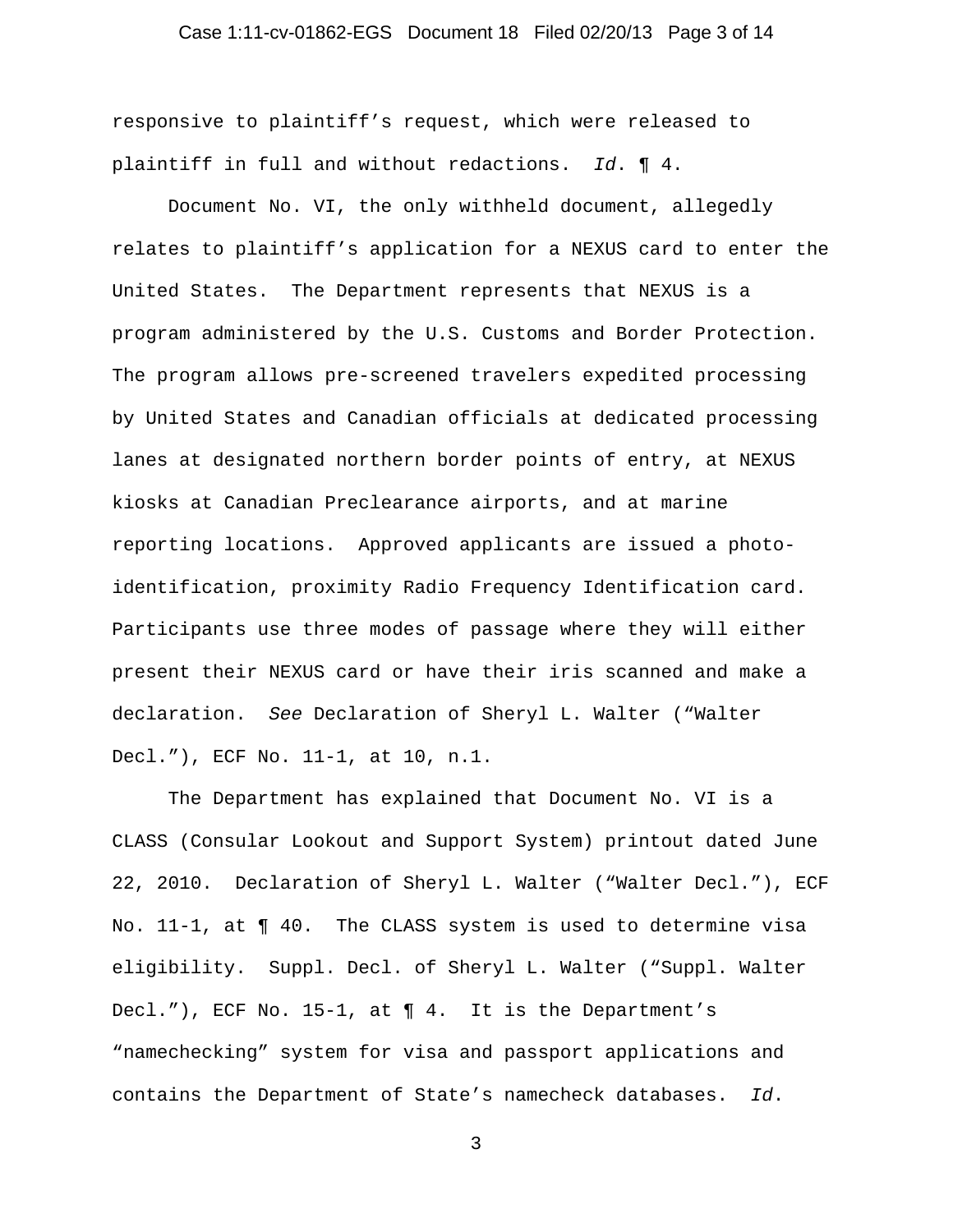## Case 1:11-cv-01862-EGS Document 18 Filed 02/20/13 Page 4 of 14

The visa lookout database, at issue here, is primarily designed to provide information to consular officers adjudicating an alien's eligibility for a visa. *Id*. Document No. VI consists of two pages and is currently deemed unclassified. Walter Decl. ¶ 40. The VO retrieved the document through a full-text computer search of the Consular Consolidated Database (CCD). *Id*. The first page, entitled "CLASS Returns," contains a few lines of biographic data that identify the subject and the record of the denial by a component agency of the United States Department of Homeland Security of his application for a NEXUS card to enter the United States. *Id*. ¶ 41. The second page, entitled "CLASS Long Comment," mentions the fact of plaintiff's renunciation of United States citizenship, information related to the U.S. Customs and Border Protection's denial of plaintiff's NEXUS application on June 18, 2010, and that the CLASS entry was generated by that denial. *Id*. The Department concluded that Document No. VI was required to be withheld in full under Exemption 3 and Section 1202(f) because "it consists in its entirety of a record of the Department of State pertaining to the issuance of a visa or permit to enter the United States."

The parties agree that Document No. VI was subjected to a line-by-line review for segregable information by a senior Department employee who is familiar with plaintiff's FOIA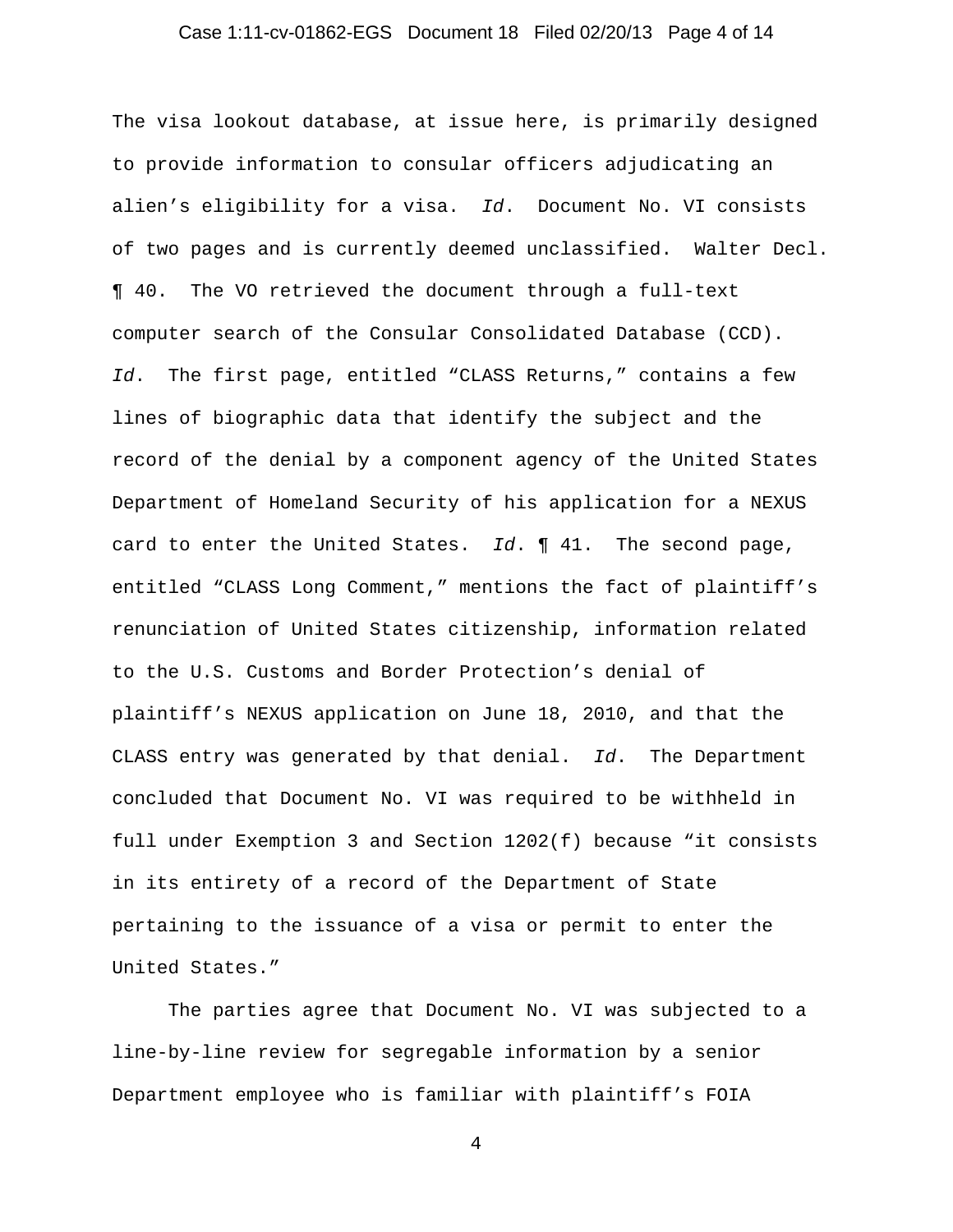## Case 1:11-cv-01862-EGS Document 18 Filed 02/20/13 Page 5 of 14

request, the nature of Department records pertaining to the issuance or refusal of visas to enter the United States, and the requirements of Section 1202(f). *Id*. ¶ 5. The parties dispute, however, the outcome of the segregability analysis. Pl.'s Response to Def.'s SOF ("Pl.'s SOF") at 2. Specifically, plaintiff challenges the Department's determination that no reasonably segregable information exists in the document. Plaintiff also argues that the Department has not carried its burden of showing that the document is properly withheld under Section 1202(f).

On March 26, 2012, defendant moved for summary judgment. The motion is now ripe for the Court's decision.

#### **II. STANDARD OF REVIEW**

#### **A. Summary Judgment**

Pursuant to Federal Rule of Civil Procedure 56, summary judgment should be granted if the moving party has shown that there are no genuine issues of material fact and that the moving party is entitled to judgment as a matter of law. *See* Fed. R. Civ. P. 56; *Celotex Corp. v. Catrett*, 477 U.S. 317, 325 (1986); *Waterhouse v. District of Columbia*, 298 F.3d 989, 991 (D.C. Cir. 2002). In determining whether a genuine issue of fact exists, the court must view all facts in the light most favorable to the non-moving party. *See Matsushita Elec. Indus. Co. v. Zenith Radio Corp*., 475 U.S. 574, 587 (1986). Likewise, in ruling on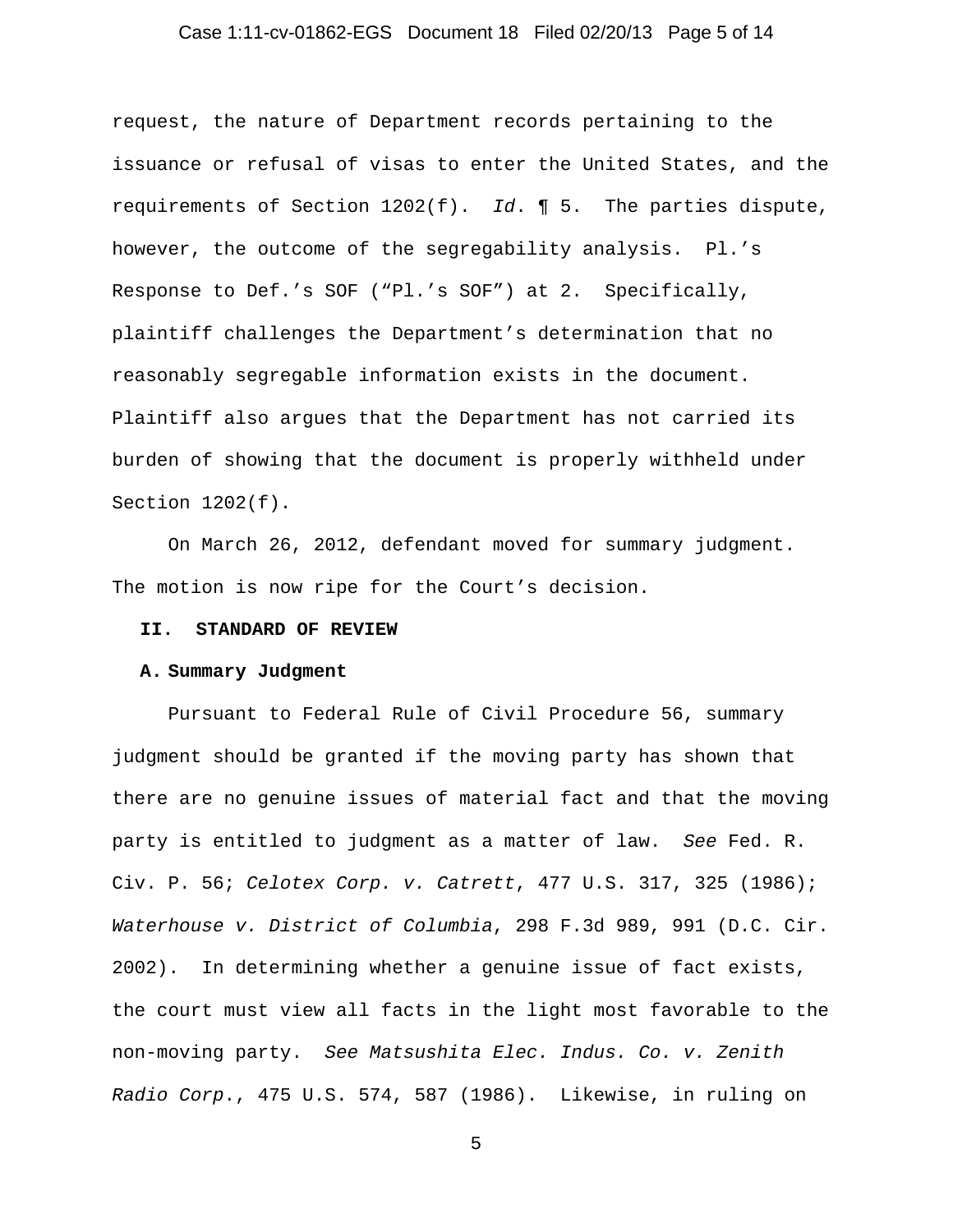## Case 1:11-cv-01862-EGS Document 18 Filed 02/20/13 Page 6 of 14

cross-motions for summary judgment, the court shall grant summary judgment only if one of the moving parties is entitled to judgment as a matter of law upon material facts that are not genuinely disputed. *See Citizens for Responsibility & Ethics in Wash. v. Dep't of Justice*, 658 F. Supp. 2d 217, 224 (D.D.C. 2009) (citing *Rhoads v. McFerran*, 517 F.2d 66, 67 (2d Cir. 1975)).

#### **B. FOIA**

FOIA requires agencies to disclose all requested agency records, 5 U.S.C. § 552(a), unless one of nine specific statutory exemptions applies, *id*. § 552(b). It is designed to "pierce the veil of administrative secrecy and to open agency action to the light of public scrutiny." *Dep't of Air Force v. Rose*, 425 U.S. 352, 361 (1976) (citations omitted). "Given the FOIA's broad disclosure policy, the United States Supreme Court has 'consistently stated that FOIA exemptions are to be narrowly construed.'" *Wolf v. CIA*, 473 F.3d 370, 374 (D.C. Cir. 2007) (quoting *Dep't of Justice v. Julian*, 486 U.S. 1, 8 (1988)); *see U.S. Dep't of Air Force v. Rose*, 425 U.S. 352, 361 (1976) (FOIA exemptions must be narrowly construed in favor of disclosure).

FOIA's "strong presumption in favor of disclosure places the burden on the agency to justify the withholding of any requested documents." *Dep't of State v. Ray*, 502 U.S. 164, 173 (1991). The government may satisfy its burden of establishing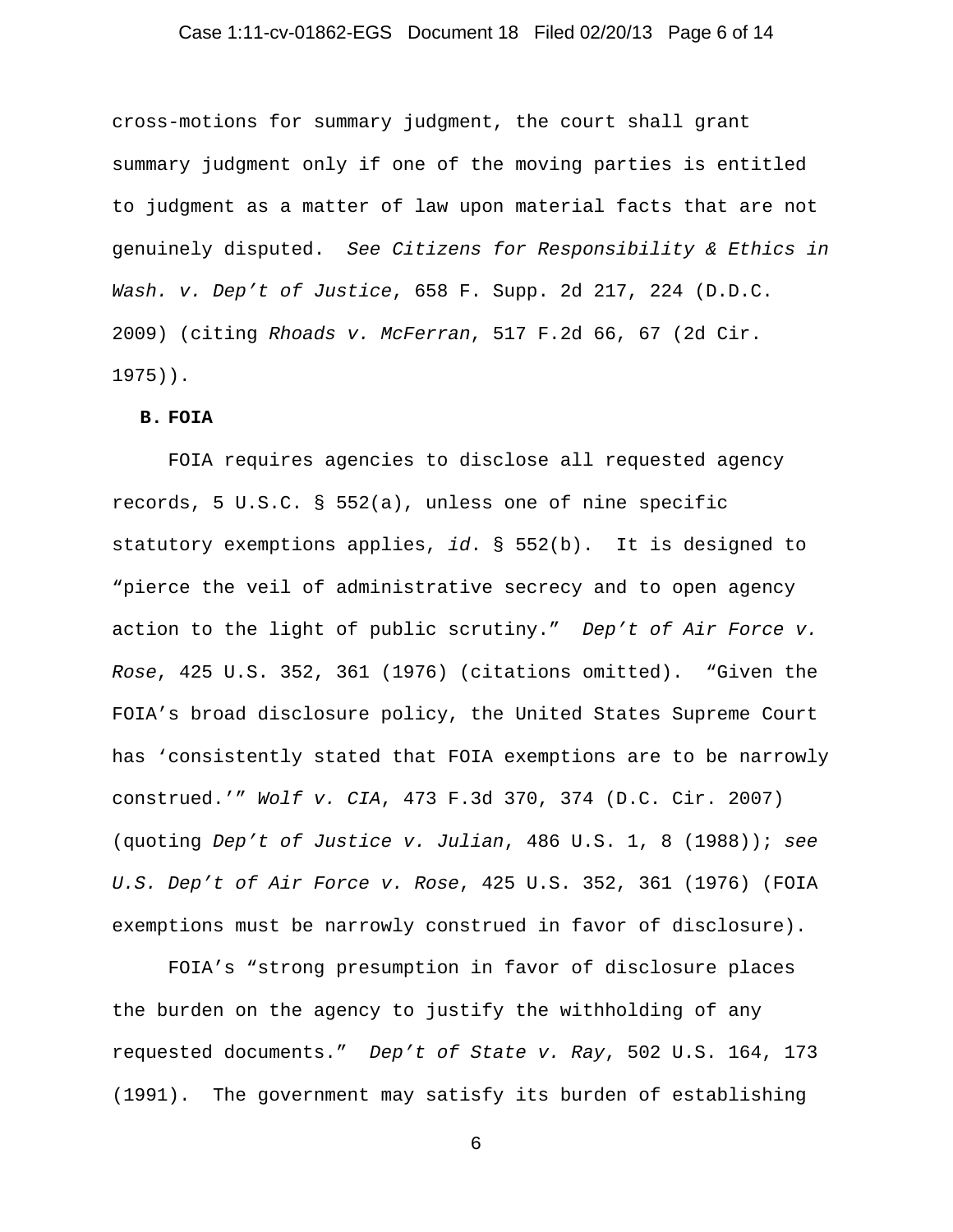## Case 1:11-cv-01862-EGS Document 18 Filed 02/20/13 Page 7 of 14

its right to withhold information from the public by submitting appropriate declarations and, where necessary, an index of the information withheld. *See Vaughn v. Rosen*, 484 F.2d 820, 827-28 (D.C. Cir. 1973). "If an agency's affidavit describes the justifications for withholding the information with specific detail, demonstrates that the information withheld logically falls within the claimed exemption, and is not contradicted by contrary evidence in the record or by evidence of the agency's bad faith, then summary judgment is warranted on the basis of the affidavit alone." *ACLU v. Dep't of the Defense*, 628 F.3d 612, 619 (D.C. Cir. 2011); *see id*. (agency's justification for invoking a FOIA exemption is sufficient if it appears logical or plausible).

### **III. DISCUSSION**

In his opposition to the Department's motion for summary judgment, plaintiff states that he does not dispute that the Department's search for responsive records was adequate. Accordingly, the only issues currently before the Court are whether the Department properly applied FOIA exemption 3 to the withheld document and whether the Department fully complied with its segregability obligations in withholding the document in its entirety.

The Department has withheld Document No. VI pursuant to FOIA exemption (b)(3), which allows withholding if another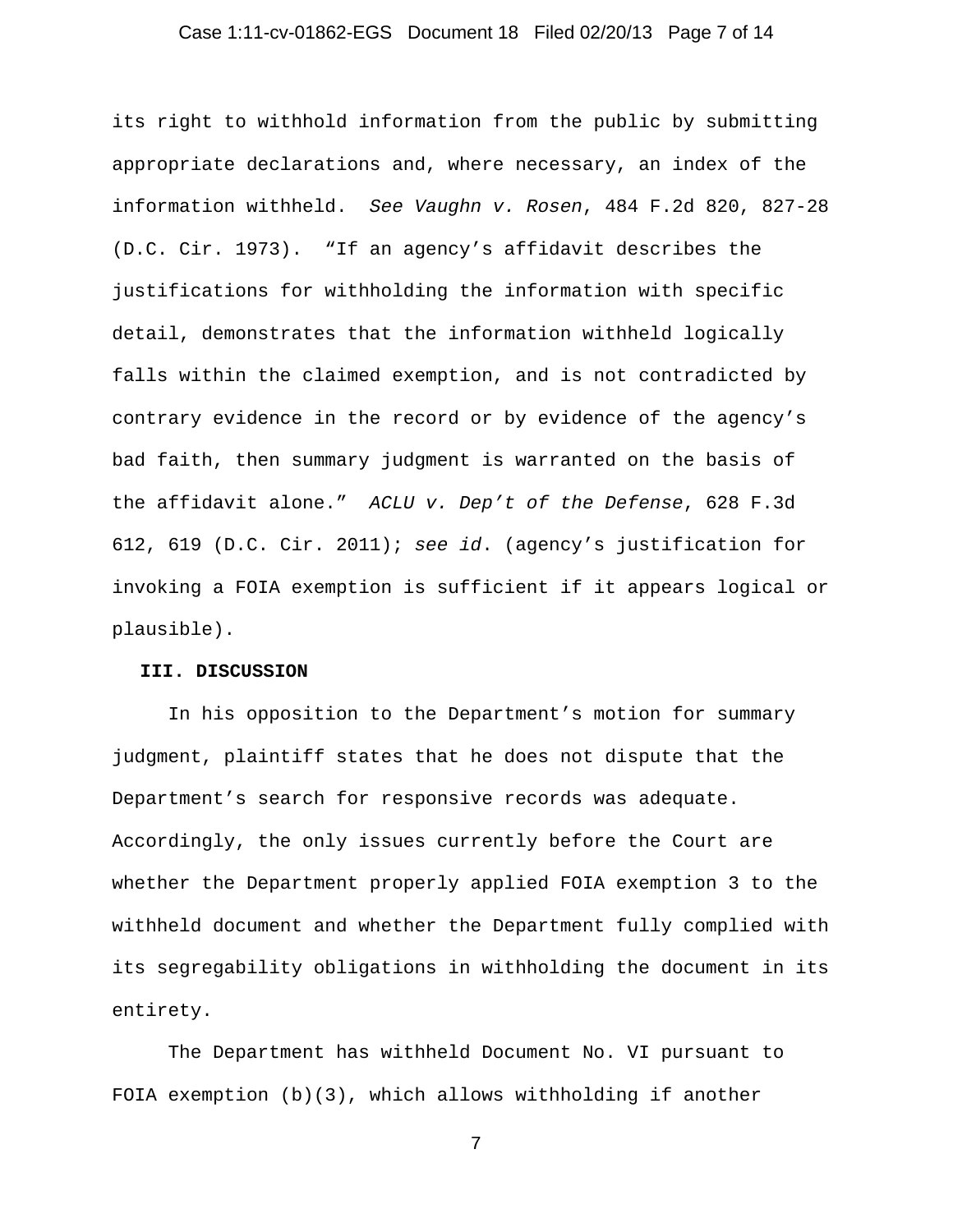## Case 1:11-cv-01862-EGS Document 18 Filed 02/20/13 Page 8 of 14

statute requires the documents to be withheld, and does so "in such a manner as to leave no discretion on the issue," 5 U.S.C. § 552(b)(3)(A). In determining whether the government properly invoked this exemption, courts should "not closely scrutinize" the withheld document's contents but rather determine (1) "whether there is a relevant statute" and (2) "whether the document falls within that statute." *Perry-Torres v. Dep't of State*, 404 F. Supp. 2d 140, 143 (D.D.C. 2005) (citing *Krikorian v. Dep't of State*, 984 F.2d 461, 465 (D.C. Cir. 1993)).

It is well-established in this Circuit that Section 1202(f) qualifies as a withholding statute under FOIA exemption 3. *See Medina-Hincapie v. Dep't of State*, 700 F.2d 737, 741-42 (D.C. Cir. 1983). Section 1202(f) states that "[t]he records of the Department of State and of the diplomatic and consular offices of the United States pertaining to the issuance or refusal of visas or permits to enter the United States shall be considered confidential . . . ." This provision has been interpreted to include not only information supplied by the visa applicant, but also any "information revealing the thought-processes of those who rule on the application." *Perry-Torres*, 404 F. Supp. 2d at 143 (citing *Medina-Hincapie*, 700 F.2d at 744). The question, therefore, is whether Document No. VI falls within the scope of Section 1202(f).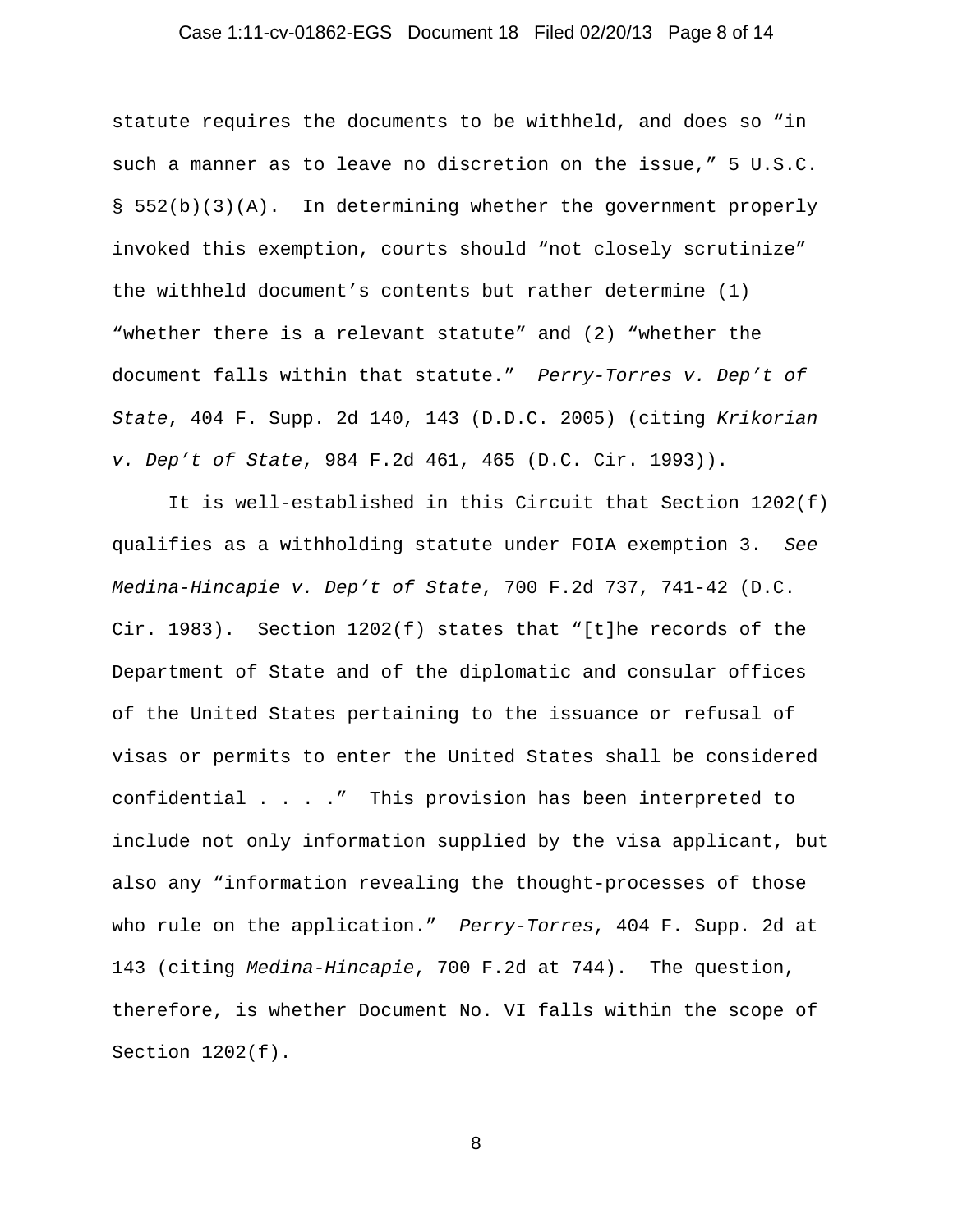## Case 1:11-cv-01862-EGS Document 18 Filed 02/20/13 Page 9 of 14

The Department concedes that the document is not being withheld on the basis that a NEXUS card is a visa or permit to enter the United States. Def.'s Reply at 4. Rather, the Department argues that because Document No. VI was retrieved from a database used to determine visa eligibility, it is therefore exempt from disclosure in its entirety under Section 1202(f). The Department argues that "as a categorical matter, information retrieved from a database used to determine visa eligibility 'pertain[s] to the issuance or refusal of visas' and is therefore exempt from disclosure." Def.'s Reply at 3 (citing *Judicial Watch, Inc. v. Dep't of State*, 650 F. Supp. 2d 28, 33 (D.D.C. 2009)). The Department further argues that "any information revealing the thought processes of those who rule on the [visa] application" must remain confidential under 8 U.S.C. § 1202(f)." Def.'s Reply at 4 (citing *Perry-Torres*, 404 F. Supp. 2d at 143). The Department contends that the *purpose* for which the information was retained, rather than its content, is what determines whether the information is exempt. Def.'s Reply at 5 (citing *Judicial Watch*, 650 F. Supp. 2d at 33).

None of the cases cited by the Department, however, involve the withholding of a document simply by virtue of where it is stored. The Department relies heavily on *Judicial Watch* to support its argument that the mere existence of the document in the visa lookout database is sufficient to warrant withholding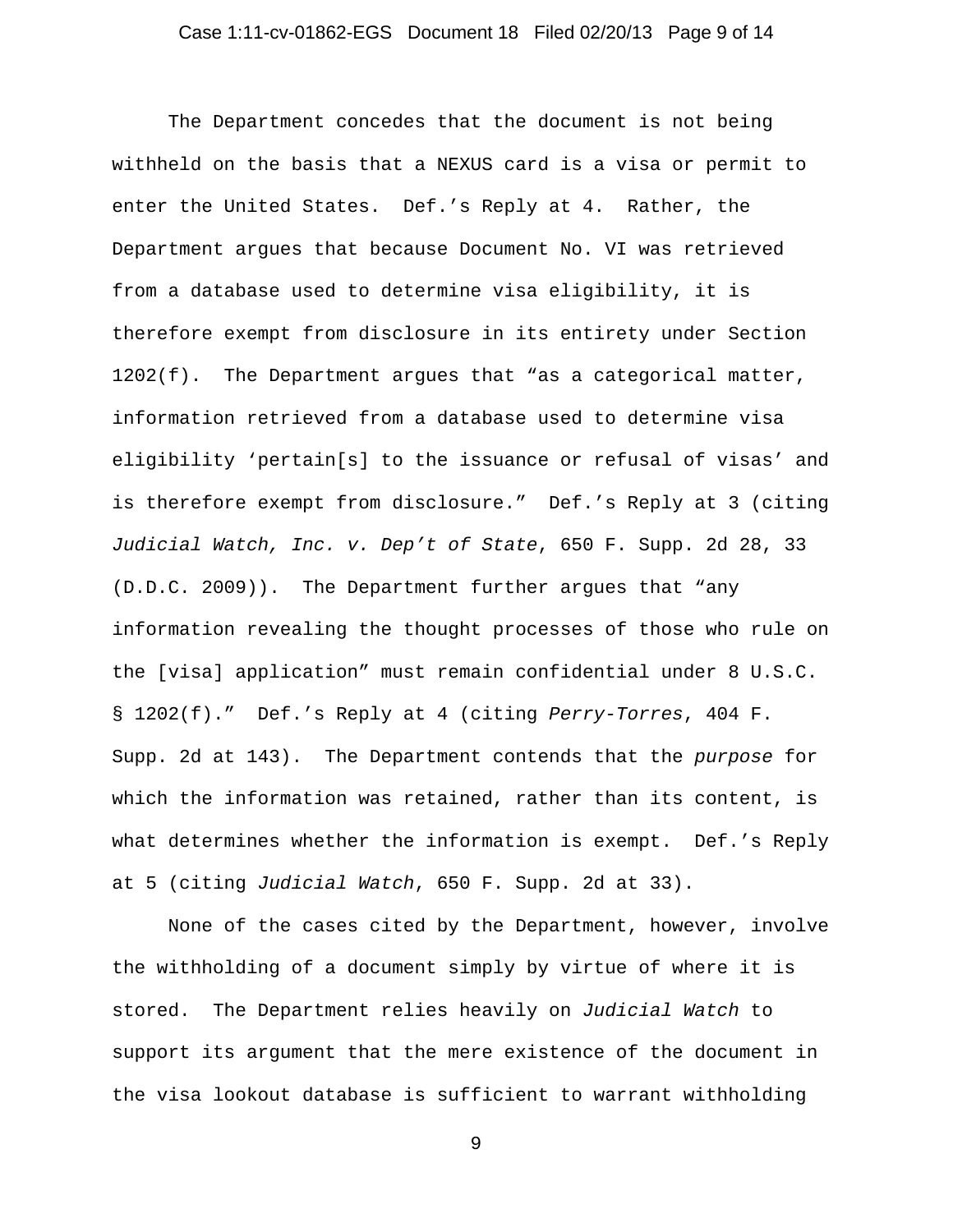## Case 1:11-cv-01862-EGS Document 18 Filed 02/20/13 Page 10 of 14

the document under FOIA exemption (b)(3). The Court finds, however, that *Judicial Watch* is distinguishable from this case. In *Judicial Watch*, the FOIA requester specifically sought records relating to the issuance of an entry visa for an alleged drug smuggler. *See Judicial Watch*, 650 F. Supp. 2d at 33 (noting that Judicial Watch was only interested in the documents to the extent that they provided information about how a specific person had obtained a visa or visas for entry into the United States). Although the court in *Judicial Watch* stated that the withheld document fell within Section 1202(f) because "it was retrieved from a database used to determine visa eligibility and 'thus pertain[s] to the issuance or refusal of visas,'" the Court does not read that language as stating a broad exemption for *any* document that happens to find its way into the Department's visa database.

The other cases cited by the Department involving the application of Section 1202(f) also involve the grant or denial of a visa or permit application and are therefore distinguishable. *See Perry-Torres*, 404 F. Supp.2d at 143 (visa documents properly withheld because plaintiff's FOIA request related to denial of the requestor's visa application); *Medina-Hincapie*, 700 F.2d at 744 (material requested was exempt from disclosure because it pertained to the denial of a visa application).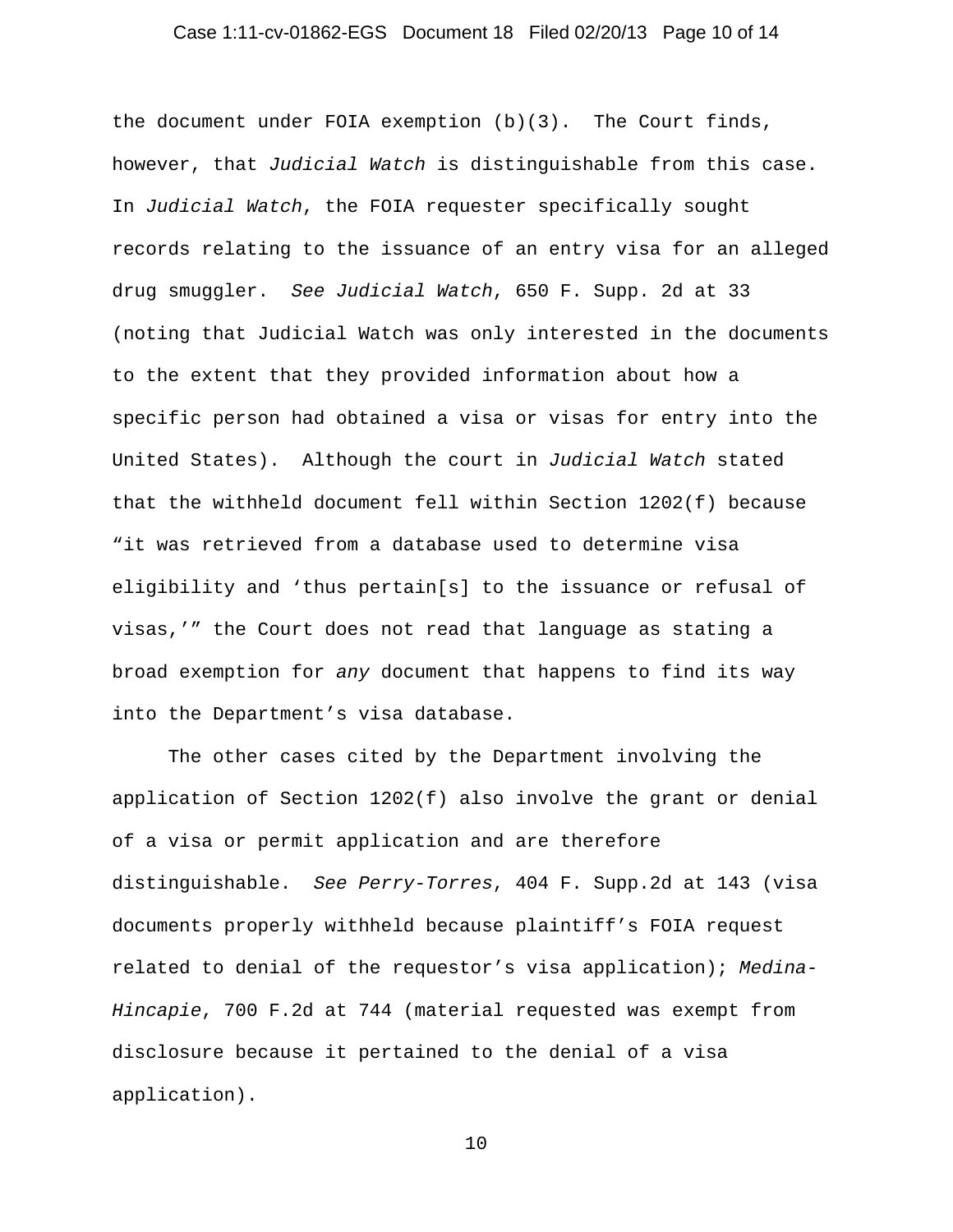## Case 1:11-cv-01862-EGS Document 18 Filed 02/20/13 Page 11 of 14

The Department further arques that Section  $1202(f)$ contemplates that information in the visa lookout database will ordinarily be kept confidential and provides no exception for releasing information from the database to FOIA requestors. Def.'s Reply at 3. The Department cites subsection (f)(2), which provides a limited exception for providing information from the visa lookout database to a foreign government. *Id*. Another exception permits records to be made available to a court when needed for a pending case in the interests of justice. 8 U.S.C. §  $1202(f)(1)$ . The Department contends that these narrow exceptions indicate that all information in the visa databases must be kept confidential, regardless of whether the information relates to the issuance or refusal of a visa.

The Court disagrees. Viewing Section 1202 as a whole, it is clear that the statute relates only to the issuance and refusal of visa applications. The statute is entitled "Application for visas" and the subsections concern the requirements for and processing of visas applications. It does not concern other aspects of visas or immigration, such as visa revocations ( $\S$  1201(i)) or other adjustments or changes to one's immigration status (*e.g.*, §§ 1254a; 1255-1258). As recognized in *Medina-Hincapie*, Section 1202(f) "evidences an intent to maintain the confidentiality of the decision-making process" for visa issuances and denials. 700 F.2d at 744. Accordingly, the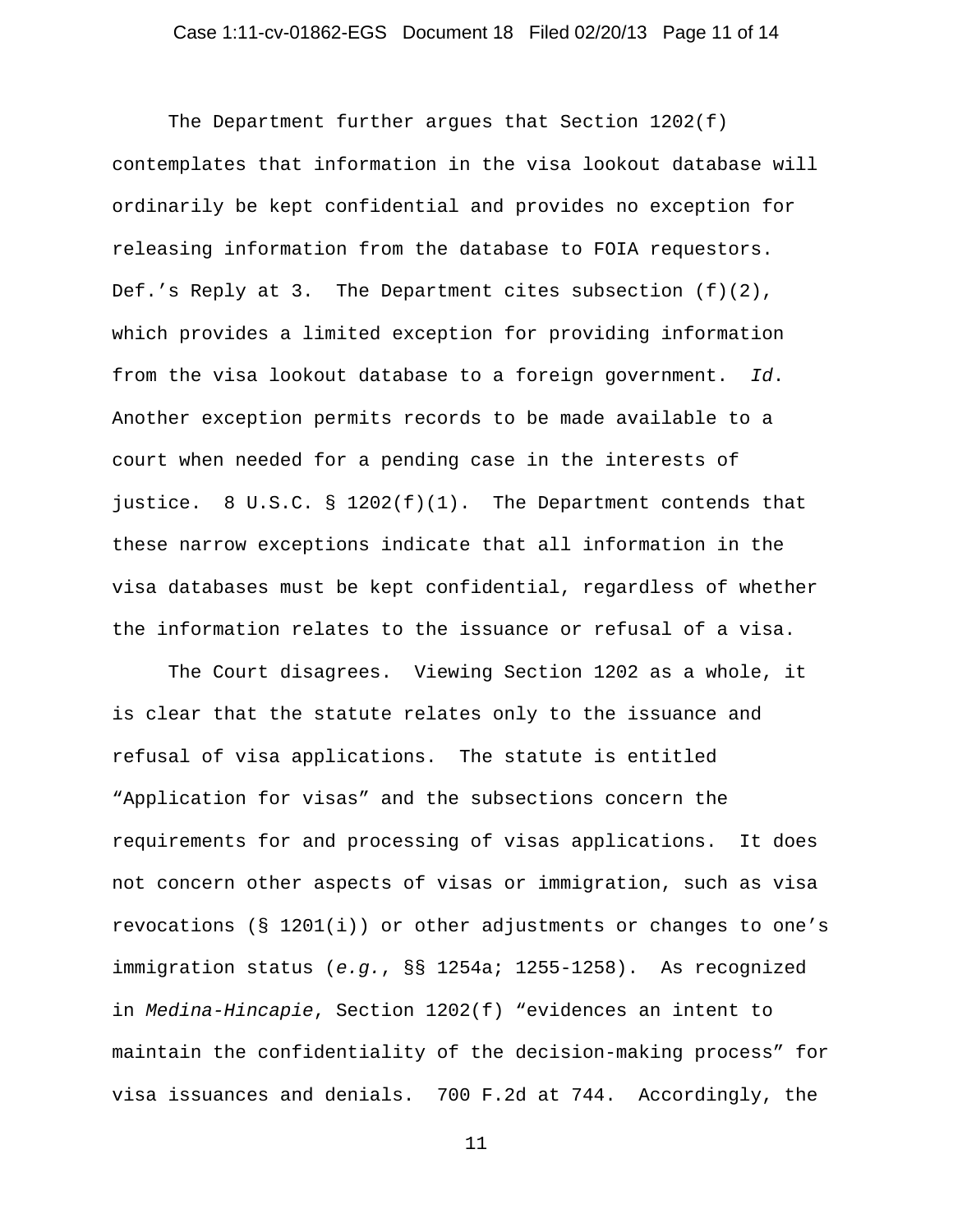## Case 1:11-cv-01862-EGS Document 18 Filed 02/20/13 Page 12 of 14

Court finds that Section 1202(f) cannot be extended to cover materials unrelated to a visa issuance or denial simply because those documents are contained in a database among other documents that may pertain to visa issuances and denials. *See Immig. Justice Clinic v. U.S. Dep't of State*, No. 12 Civ. 1874 (GBD), 2012 WL 5177410 at \*2 (S.D.N.Y. Oct. 18, 2012) (holding that government cannot rely on Section 1202(f) to withhold information that was not gathered, used, nor is being used to determine an actual past or pending visa application). Here, the Department concedes that this case does not involve the issuance or denial of a visa or permit application. Accordingly, the Court finds that Document No. VI is not exempt from disclosure under 8 U.S.C. 1202(f) because it is not a document that pertains to the issuance or refusal of a visa. Because of the Court's decision on the exemption issue, the Court need not reach the issue of whether the Department identified all reasonably segregable information in the document.

The Court stresses that its holding is a narrow holding. As explained in *Immigration Justice Clinic v. U.S. Dep't of State*, a case involving similar facts, the Court does not hold that the Department's CLASS database is by definition subject to general disclosure. *See* 2012 WL 5177410 at \*2 (S.D.N.Y. Oct. 18, 2012). Rather, the Court finds that because the Department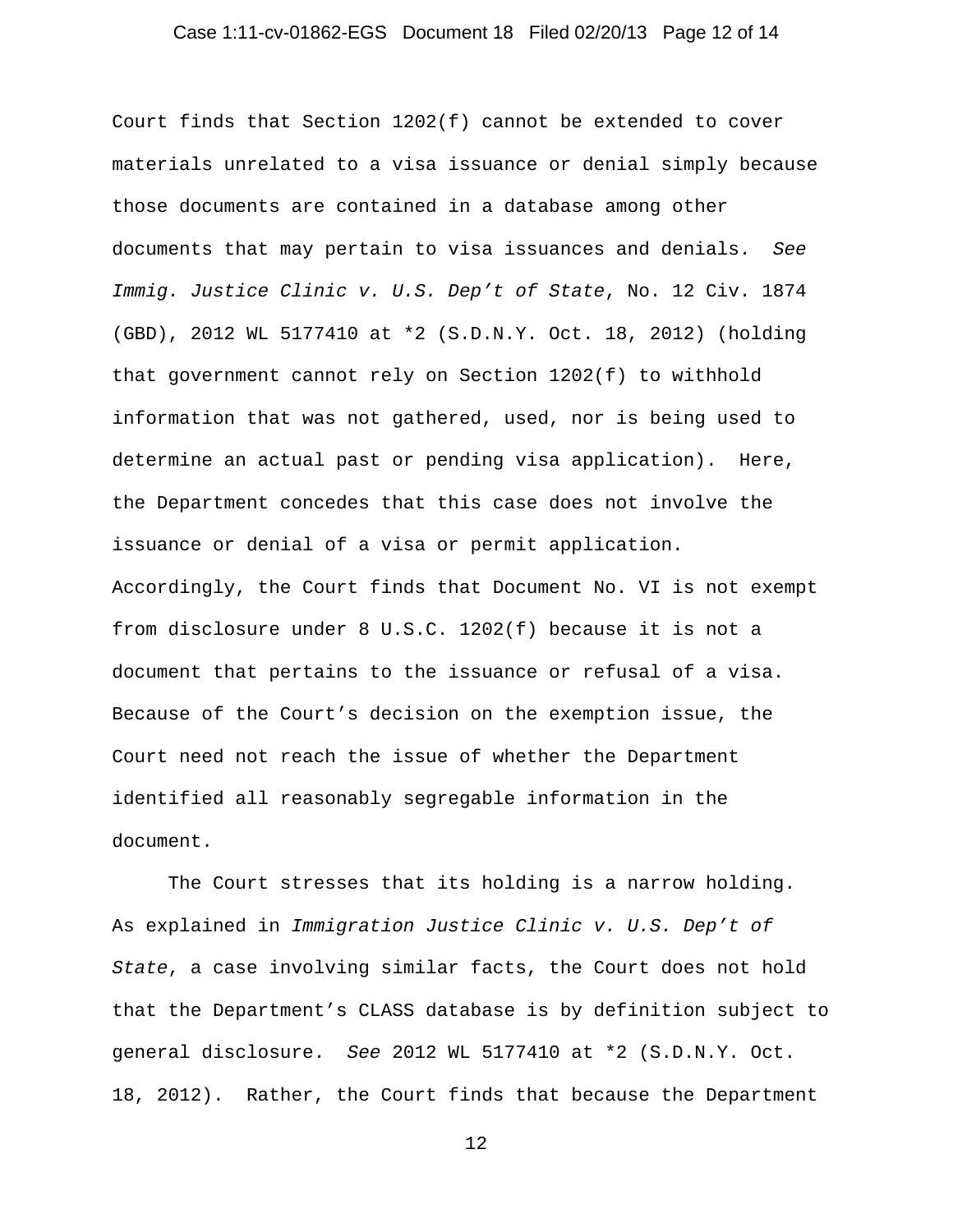## Case 1:11-cv-01862-EGS Document 18 Filed 02/20/13 Page 13 of 14

has conceded that this case does not involve the issuance or refusal of a visa or permit, and because the document in question does not relate to the issuance or refusal of a visa or permit, it is not exempt from disclosure simply because it is found in a database that also holds information regarding the issuance and refusal of visas and permits. In particular, the Court notes that none of the information in the document, as described by the Department, relates to the issuance or refusal of a visa. Indeed, the Department describes the document as containing "a few lines of biographic data that identify the subject and the record of the denial by a component agency of the U.S. Department of Homeland Security of his application for a NEXUS card to enter the United States." Walter Decl. ¶ 41. The Department further explains that the document "mentions the fact of the subject's renunciation of his citizenship, information related to the U.S. Customs and Border Protection's denial of the subject's NEXUS application on June 18, 2010, and that the CLASS entry was generated by that denial." *Id*. Nothing about this description suggests that the record "pertain[s] to the issuance or refusal" of a visa or a permit, since the Department has conceded that a NEXUS card is not a visa or a permit. Accordingly, the Court finds that Document No. VI cannot be withheld under FOIA exemption (b)(3) and 8 U.S.C. § 1202(f). *See U.S. Dep't of Air Force v. Rose*, 425 U.S.